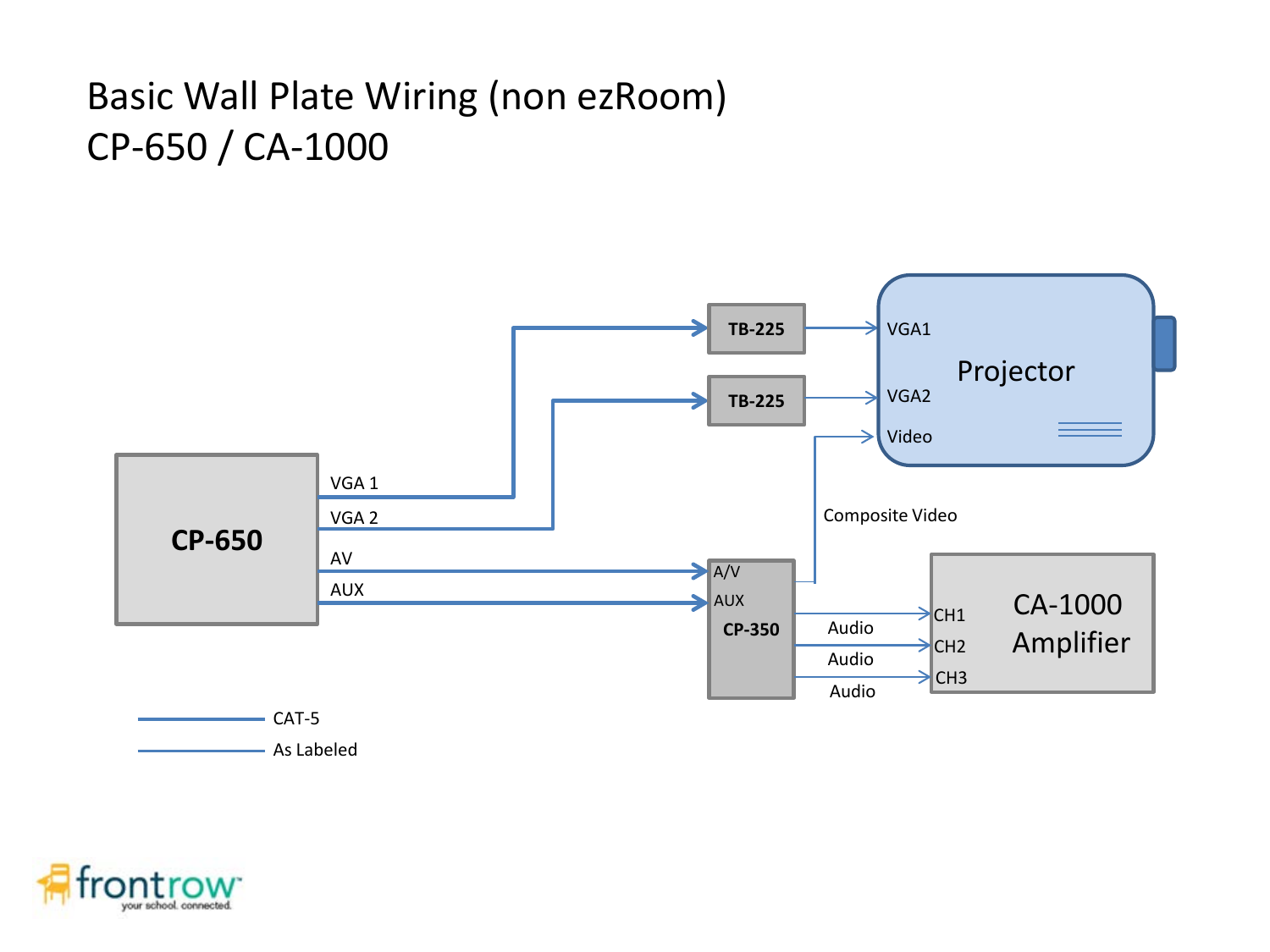## Basic Wall Plate Wiring (non ezRoom) CP-450 / CA-1000



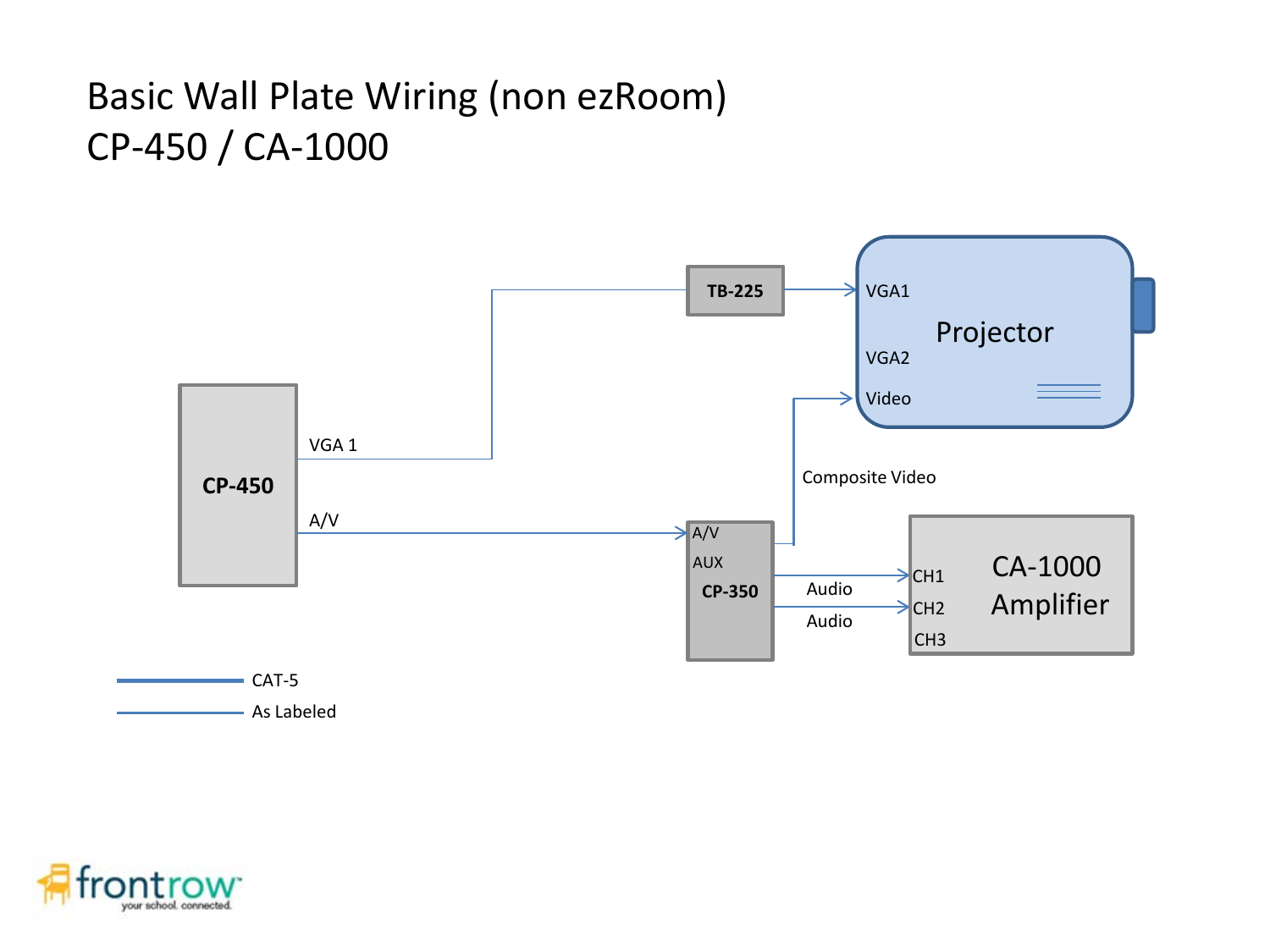## CB-2000 Wiring (non ezRoom)

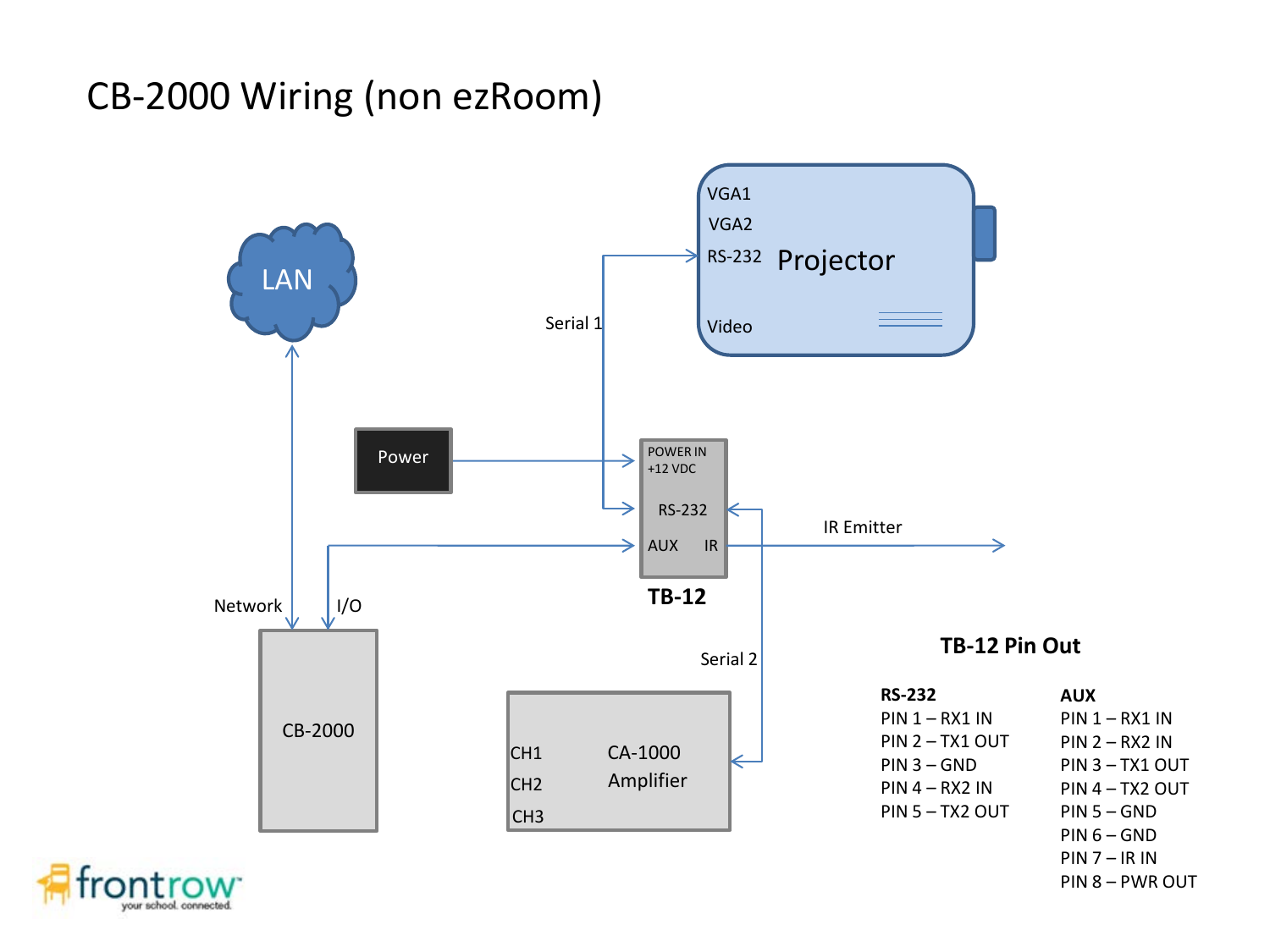

## ezRoom 2100 Wiring